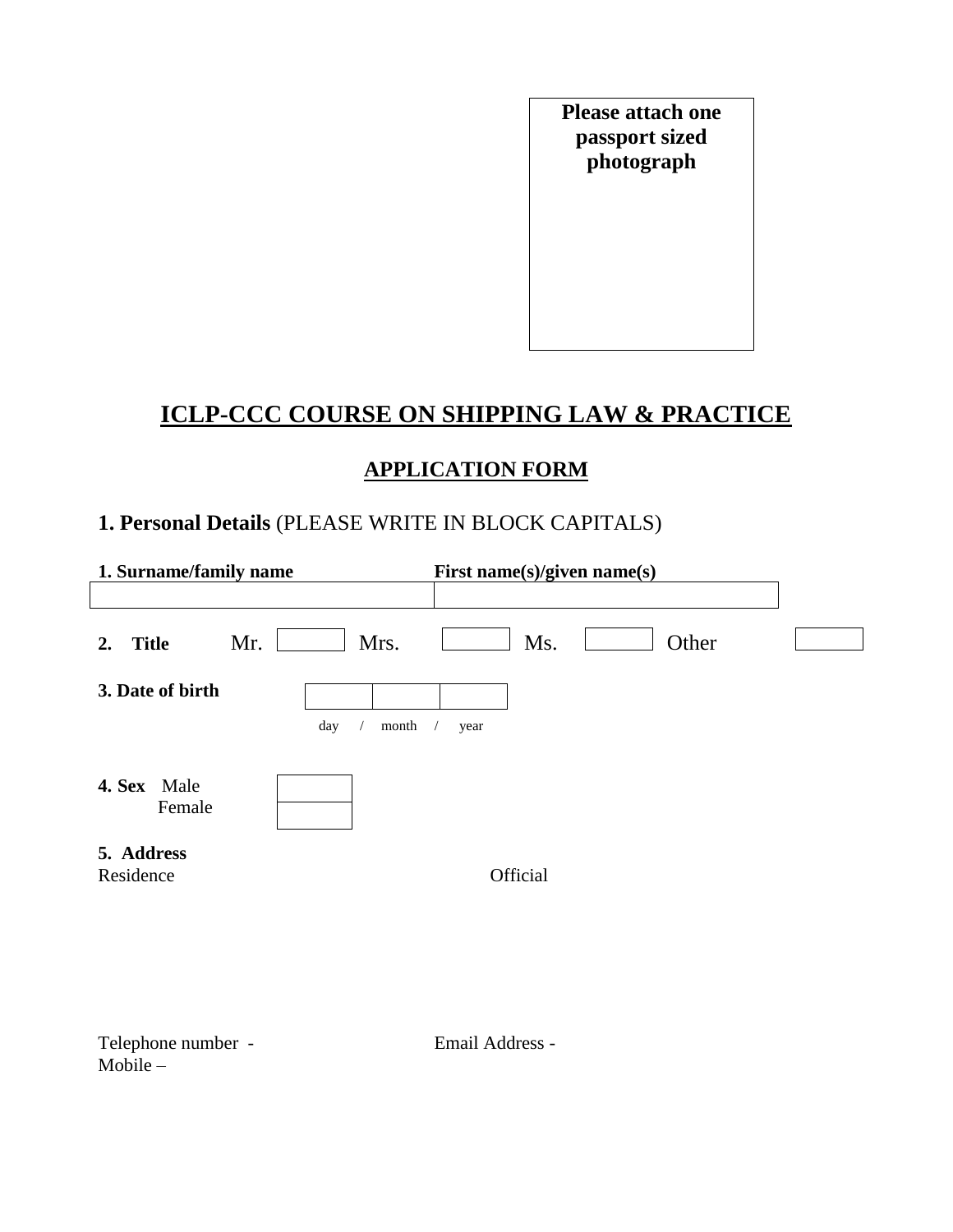# **6. Degree, diploma or teaching certificates**

Give full details of degrees, higher educational diplomas or certificates. This information **must** include the awarding/examining body, the full title of the award, the date awarded, subjects passed in the final examination, the length of the course and whether the course was taken full time or part time.

#### **7. Occupational and professional qualifications**

Give full details of any final examination/s which you have passed, indicating membership (including level/status), if appropriate.

\_\_\_\_\_\_\_\_\_\_\_\_\_\_\_\_\_\_\_\_\_\_\_\_\_\_\_\_\_\_\_\_\_\_\_\_\_\_\_\_\_\_\_\_\_\_\_\_\_\_\_\_\_\_\_\_\_\_\_\_\_\_\_\_\_\_\_\_\_\_\_\_ \_\_\_\_\_\_\_\_\_\_\_\_\_\_\_\_\_\_\_\_\_\_\_\_\_\_\_\_\_\_\_\_\_\_\_\_\_\_\_\_\_\_\_\_\_\_\_\_\_\_\_\_\_\_\_\_\_\_\_\_\_\_\_\_\_\_\_\_\_\_\_\_ \_\_\_\_\_\_\_\_\_\_\_\_\_\_\_\_\_\_\_\_\_\_\_\_\_\_\_\_\_\_\_\_\_\_\_\_\_\_\_\_\_\_\_\_\_\_\_\_\_\_\_\_\_\_\_\_\_\_\_\_\_\_\_\_\_\_\_\_\_\_\_\_ \_\_\_\_\_\_\_\_\_\_\_\_\_\_\_\_\_\_\_\_\_\_\_\_\_\_\_\_\_\_\_\_\_\_\_\_\_\_\_\_\_\_\_\_\_\_\_\_\_\_\_\_\_\_\_\_\_\_\_\_\_\_\_\_\_\_\_\_\_\_\_\_ \_\_\_\_\_\_\_\_\_\_\_\_\_\_\_\_\_\_\_\_\_\_\_\_\_\_\_\_\_\_\_\_\_\_\_\_\_\_\_\_\_\_\_\_\_\_\_\_\_\_\_\_\_\_\_\_\_\_\_\_\_\_\_\_\_\_\_\_\_\_\_\_

\_\_\_\_\_\_\_\_\_\_\_\_\_\_\_\_\_\_\_\_\_\_\_\_\_\_\_\_\_\_\_\_\_\_\_\_\_\_\_\_\_\_\_\_\_\_\_\_\_\_\_\_\_\_\_\_\_\_\_\_\_\_\_\_\_\_\_\_\_\_\_\_ \_\_\_\_\_\_\_\_\_\_\_\_\_\_\_\_\_\_\_\_\_\_\_\_\_\_\_\_\_\_\_\_\_\_\_\_\_\_\_\_\_\_\_\_\_\_\_\_\_\_\_\_\_\_\_\_\_\_\_\_\_\_\_\_\_\_\_\_\_\_\_\_

\_\_\_\_\_\_\_\_\_\_\_\_\_\_\_\_\_\_\_\_\_\_\_\_\_\_\_\_\_\_\_\_\_\_\_\_\_\_\_\_\_\_\_\_\_\_\_\_\_\_\_\_\_\_\_\_\_\_\_\_\_\_\_\_\_\_\_\_\_\_\_\_ \_\_\_\_\_\_\_\_\_\_\_\_\_\_\_\_\_\_\_\_\_\_\_\_\_\_\_\_\_\_\_\_\_\_\_\_\_\_\_\_\_\_\_\_\_\_\_\_\_\_\_\_\_\_\_\_\_\_\_\_\_\_\_\_\_\_\_\_\_\_\_\_

#### **8. Other awards**

Give full details of any other subjects you have undertaken, including those which did not lead to an examination.

#### **9. English language proficiency**

A. What was your language of secondary education?

B. What language do you normally speak at home and at work?

<u> 1980 - Jan James Barnett, fransk politik (d. 1980)</u>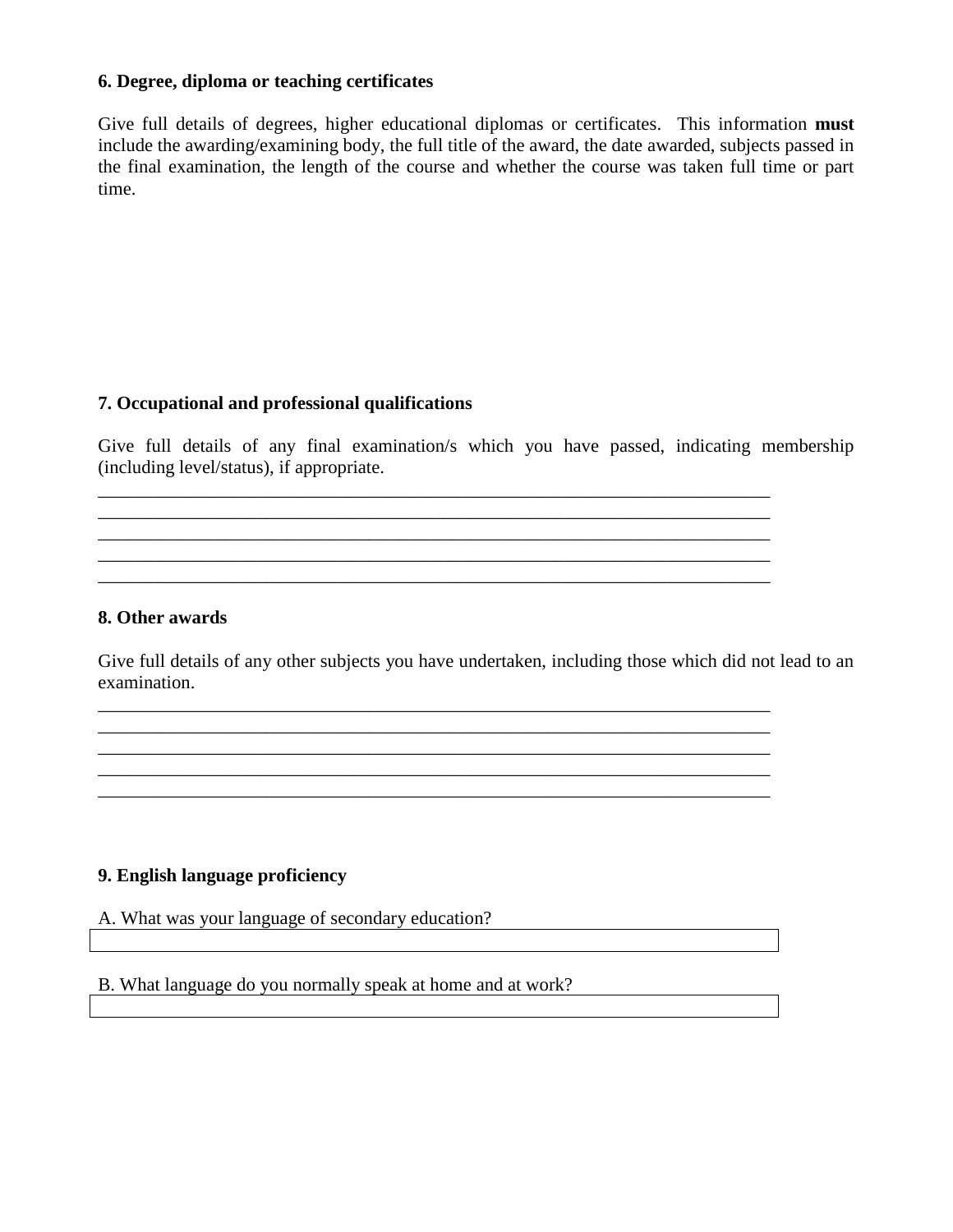#### **10. Work experience**

What is your current/previous occupation? (Include length of service.) Please tell us if you are not working or are retired and give details of your previous employment.

# **11. What are your reasons for applying to register to this qualification?**

(Please give your reasons below in a minimum of 100 words; you may continue on a separate sheet if you wish.)

# **12. Check list**

.

(Please read the following carefully before posting your application.)

This completed application form must be submitted to the **Institute for the Development of Commercial Law & Practice**, (address below) together with the following:

- Certified evidence of your full name and date of birth (e.g. birth certificate/NIC)
- Certified evidence of the highest academic/professional certificate(s) and proof of employment.
- A passport sized photograph attached to the front of the application.

# **Return all the above to:**

Program Officer, Institute for the Development of Commercial Law & Practice, 53/1, Ananda Coomaraswamy Mw, Colombo 7

**Declaration to be signed by the applicant –** please read carefully **before** signing